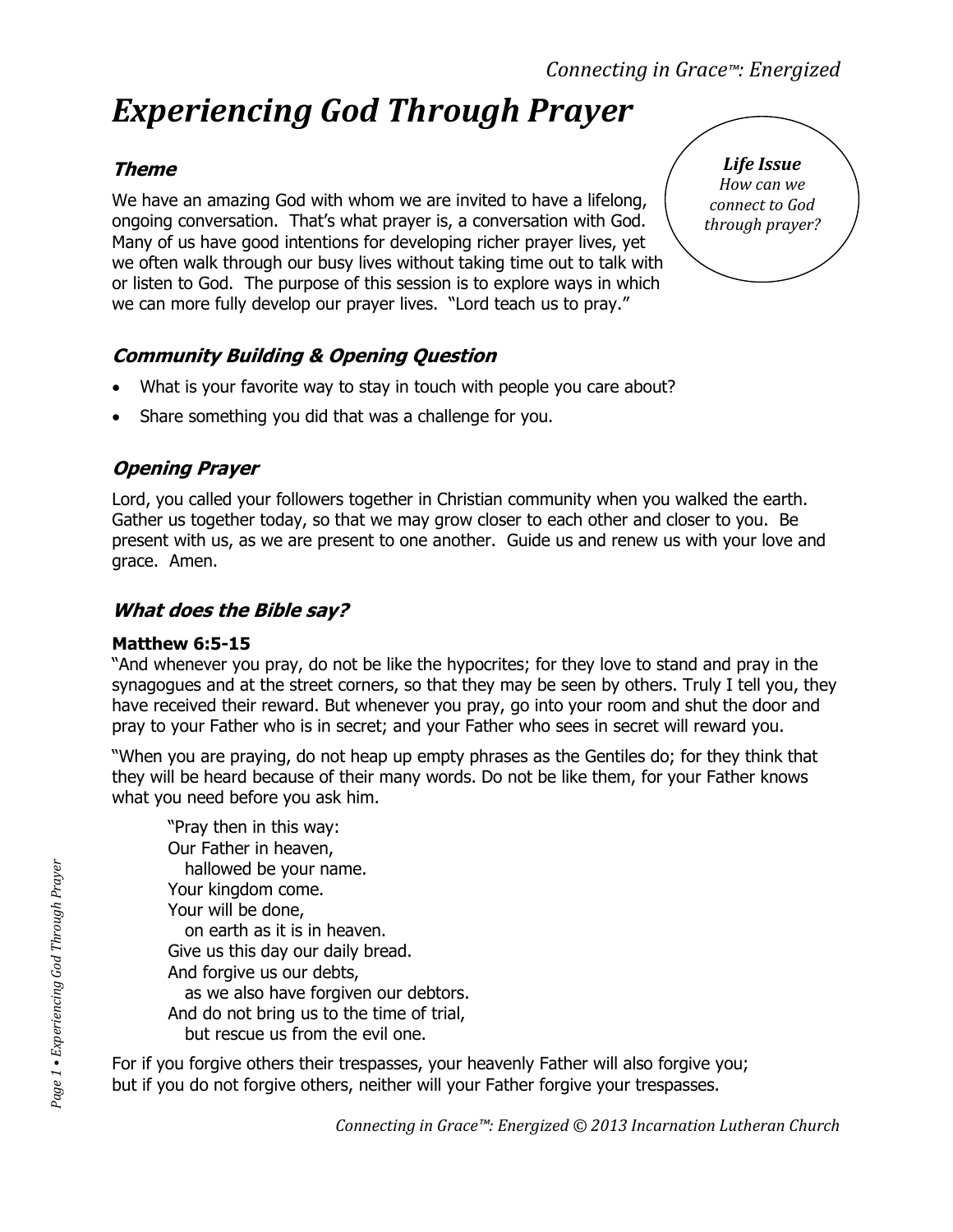### **What do others say?**

Why does it seem so hard to pray? Why do so many of us, when offered the opportunity to pray – either publicly or privately – keep our mouths shut or avert our eyes, hoping someone else will do it? Why does praying seem so intimidating?

Perhaps we are too preoccupied with the kind of public prayer that Jesus scorns in the reading from Matthew. We get so worked up about what people will think that we forget that prayer is not about proper mechanics or flowery, churchy language. Rather, it is about connecting and developing a deeper, more intimate relationship with our God who created us to be in relationship with Him.

For others, myself included, we really want to pray, but we get stuck at our intentions – we start and we stop. For most of my adult life I have been challenged by two limiting beliefs: "I am not a runner" and "I am not a pray-er." Mind you, these things did not necessarily need to be true, but I held on to them tightly. Now, as I look back, my reasons for believing them were a bit absurd.

In both areas, I was stymied because I couldn't do them gracefully and proficiently from the get-go. I remember running in my sixth-grade gym class – my face turned red, I was breathing heavily, and I was slow – yet it seemed so effortless to others. As I grew up, I was always selfconscious about my face turning red, that I would breathe heavily from exertion, and that I was slow. These anxieties have lingered into adulthood. Now I realize how silly that is: if you never run, you can't very well expect to go out and run one mile or five miles and not feel the awkward cry of unused muscles.

We have prayer muscles as well that atrophy from disuse, but that doesn't mean that they can't be developed. But how do we do that?

The first thing to do is get over this notion of "proper" prayer, of right words and right postures and right timing. Prayer is about our intimate connection with God, about talking with God as you would your best friend or your confessor. Prayer is also about listening, as the best relationships are mutual. Each of us needs to discover, "What works best for MY relationship with God?"

Secondly, when we are training or preparing for something important, it helps to have a plan. When I started running, I found a "walk to run" plan that seemed to fit for me. It helped me build up slowly and gain strength and confidence along the way. Similarly, when I got to the point where I craved a deeper relationship with God, I realized I needed to be more disciplined about my prayer life. So I found a prayer devotional book that helped me build the muscles of my prayer life. Using it helped me stay accountable to a more regular quiet time with God and helped direct my prayer and study to parts of the Bible that I may not have turned to on my own.

When we start talking about "What do I pray?" God shows us the way. Jesus says in Matthew 6, "Do not heap up empty phrases… your Father knows what you need before you ask him. Pray then in this way…." In the Lord's Prayer, God says come and be with me, honor me for who I am, remember I have a plan for this world and your life, talk to me about your daily needs and worries, ask for forgiveness, create space for my will to be done in your life. These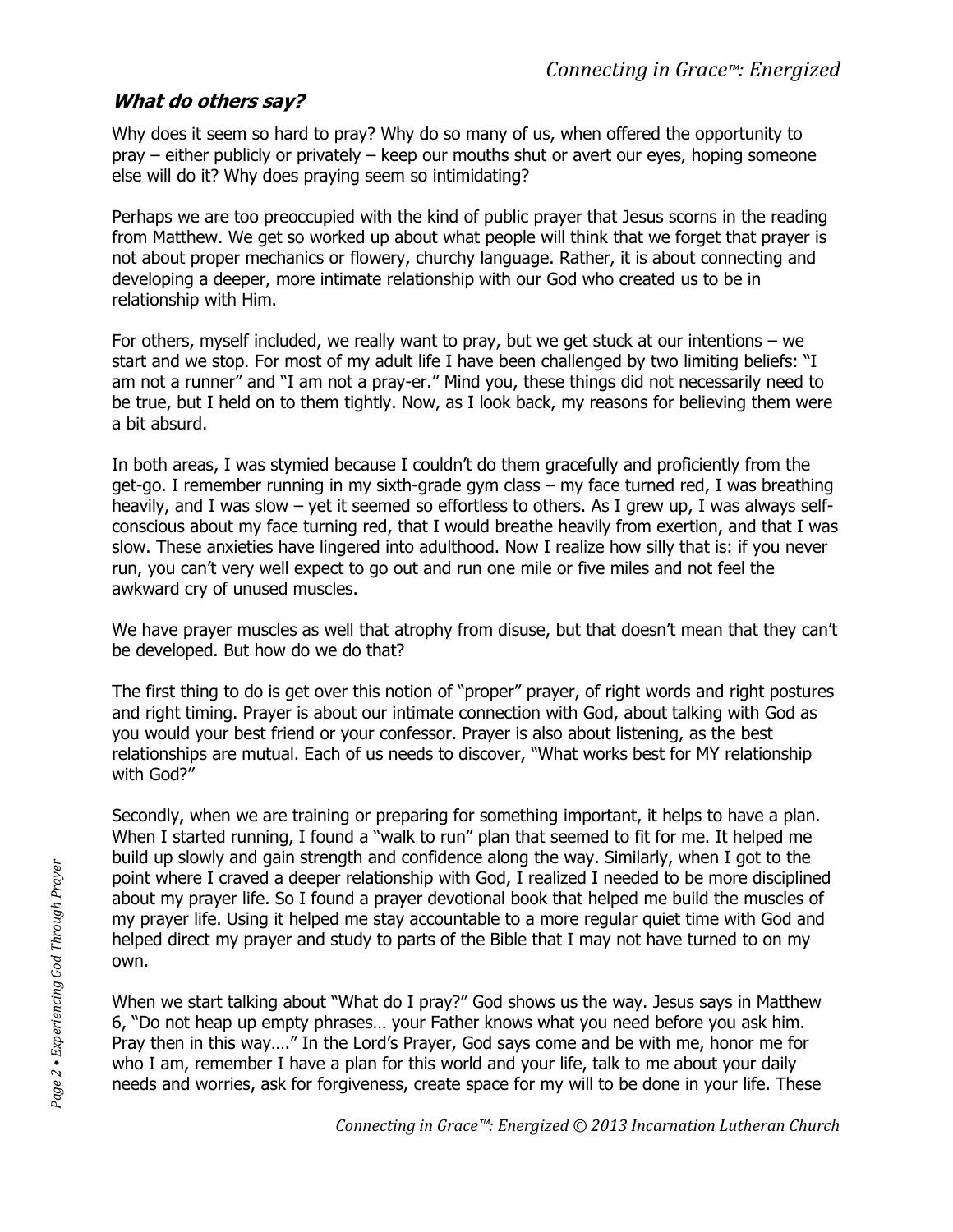are the many components of our relationship with God, and they can be incorporated at many different points in your day.

I have found lately that my running life and my prayer life intersect. I often pray while I'm running, because prayer helps me to focus on something else when the running gets hard. When I find myself running into a strong wind (especially if there is wind and rain), I pray "Come, Holy Spirit" over and over. The rhythm of running also helps me to pray a single Bible verse, or to work through my list of people for intercessory prayers. Other times, it is simply "Help me" or "Thank you" or "Good morning, God."

In the end, the "how" of prayer is only important for how you are able to connect to and experience the holiness of God, however that looks and feels to you. For me, it happens when I force myself to sit quietly with God, or push against the rush of the wind as I pray "Come, Holy Spirit," or when I bask in the cleansing power of exhilarating relief that comes from the pure promise or challenge of God's Word in an unfamiliar or rediscovered Bible passage. In those times, God envelops me in God's presence, with God's peace, and a desire for God's will to be first, and I am strengthened for this journey.

## **Think About…**

- What promises or words of comfort does Jesus offer about prayer in the Matthew text?
- Prayer has been described as an "intimate relationship with God" or as a conversation with God. What phrases or images come to mind when you think of prayer?
- What settings or situations move you to prayer? What would help your prayer life become a regular means to experience God's love?
- The reflection talks about the ways we stymie our prayer lives with our own conceptions about what prayer "should" be. What are some of your perceptions about prayer that either encourage or hinder your prayer life?
- Theologian and philosopher Soren Kierkegaard describes prayer as listening more than talking. How might we be more attentive to listening to God? What types of prayer help you to listen to God?
- Think about how community prayer, either in worship or with friends and family, strengthens your own prayer life. In what ways does communal prayer strengthen individual prayer?

## **What's my response?** Select one or more ideas…

- Try a TRIP Prayer. In a TRIP prayer, pray about:
	- o **T**hankful: What are you thankful for?
	- o **R**egret: What do you regret or for what would you like forgiveness?
	- o **I**ntercede: What or whom are you moved to pray for?
	- o **P**urpose: What action are you moved to take?